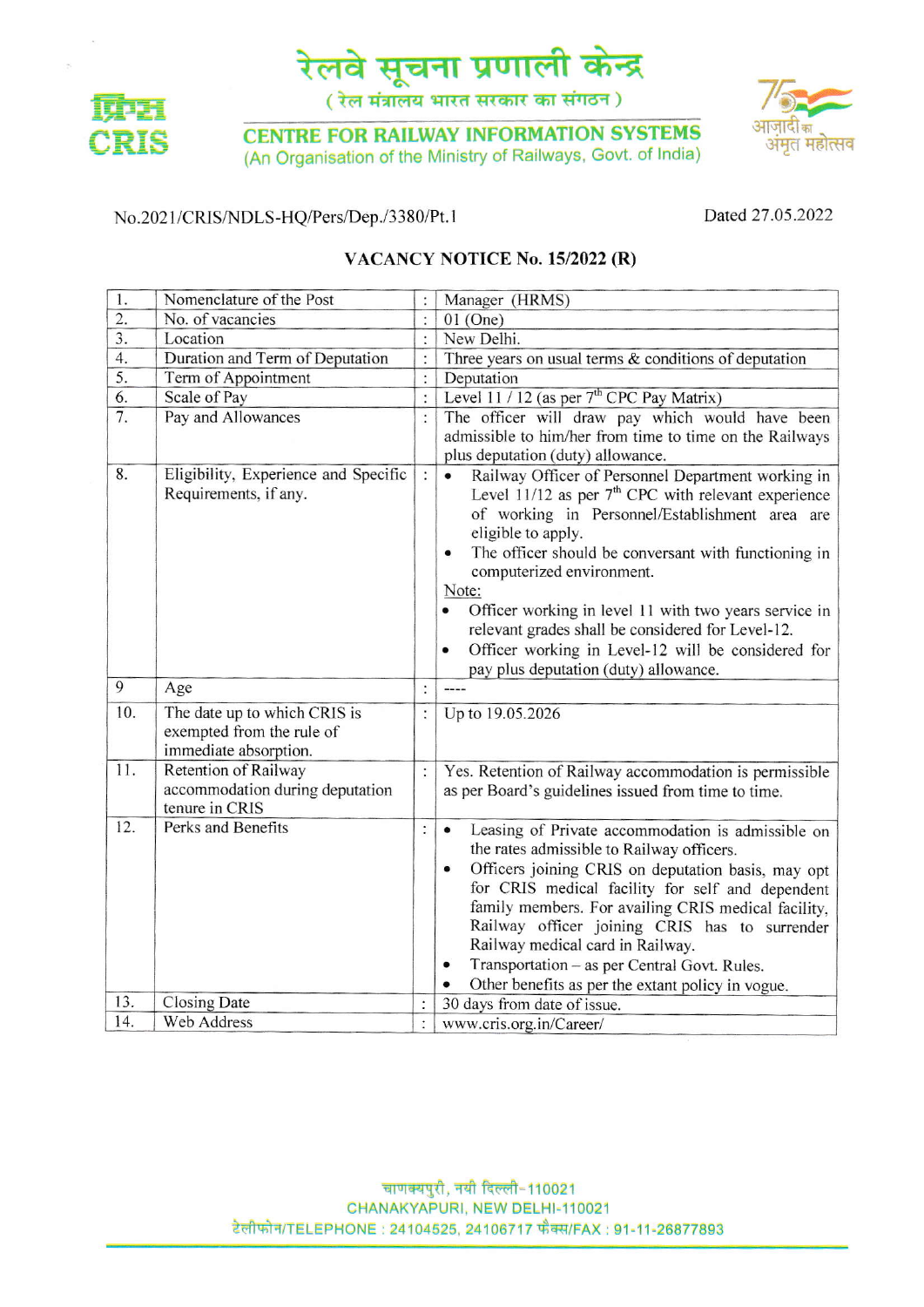#### Notes:

- l. Applicants are requested to submit simultaneously a copy of the application to their administrative officer (HQ/Board etc.) for forwarding the application to CRIS indicating No Objection, Vigilance/D&AR clearance etc.
- 2. Eligible suitable applicants will be short-listed on the basis of eligibility and experience, if required, as per Vacancy Notice.
- 3. Selection criteria will be as mentioned in Ministry of Railway, Railway Board's letter No.2017/E(O)II/41/5 dated 25.05.2017 and No.2018/E(O)II/41/1 dated 07.03.2018.

Eligible and interested officers may apply in the prescribed application format, Annexure-l attached. in online mode and may send their application through email  $\overline{a}$  shekhar.chander $\overline{a}$ cris.org.in and adh ikari.devendra@cris.org.in.

(Chander Shekhar) Registrar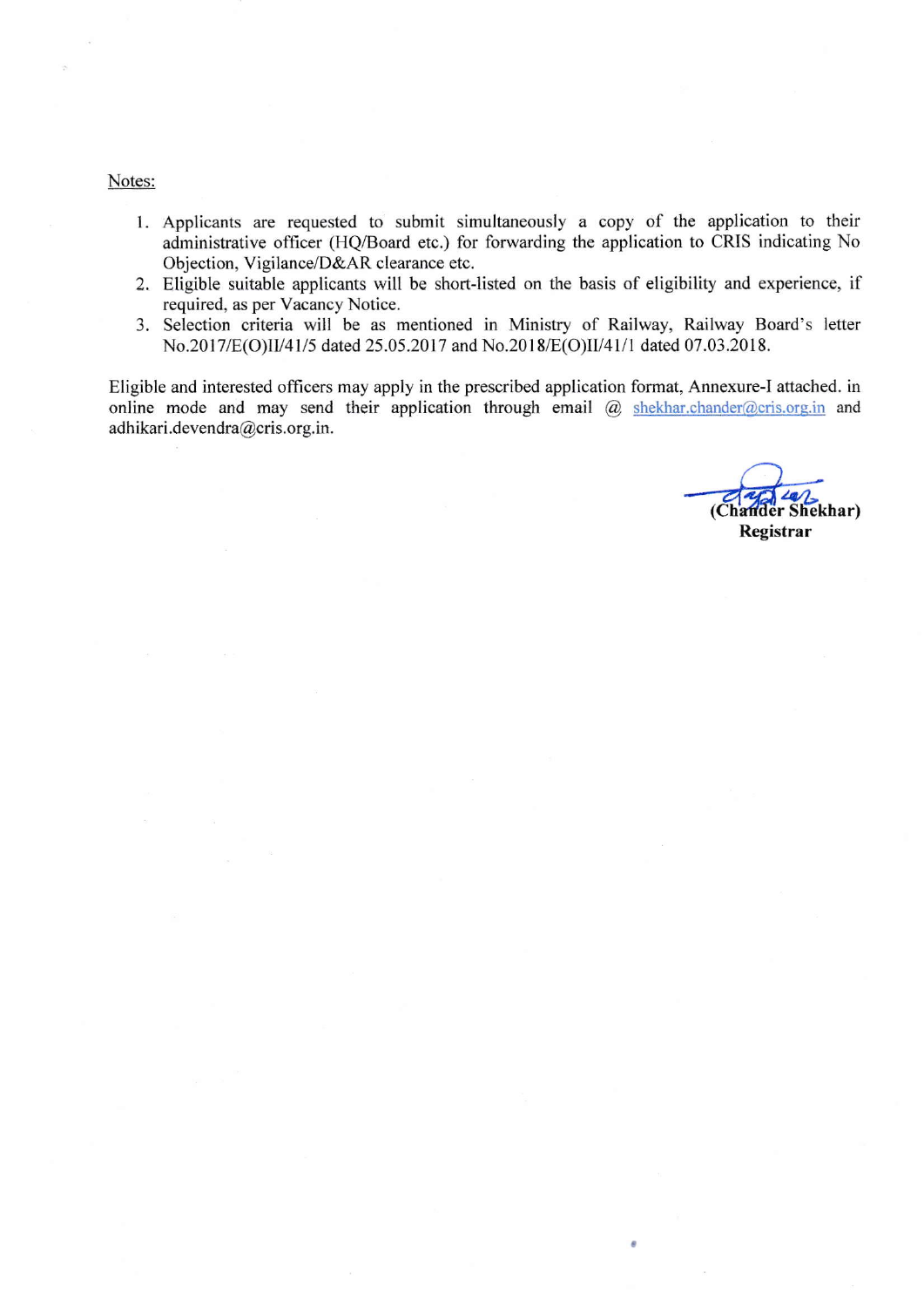Photo

# PRESCRIBED PROFORMA

# FOR SUBMISSION OF APPLICATIONS ON DEPUTATION BASIS

|          | Vacancy Notice No.                         |  |
|----------|--------------------------------------------|--|
| blanks)  | (appears on the top middle side of notice) |  |
|          | File No.                                   |  |
| leav     | (appears on the top left side of notice)   |  |
| ₽<br>don | Post against which application has been    |  |
|          | submitted                                  |  |
| (please  | Choice of station                          |  |
|          | (wherever applicable)                      |  |

#### Personal Data

| 1.  | Name                                                                        | :              |   |
|-----|-----------------------------------------------------------------------------|----------------|---|
| 2.  | Gender                                                                      | $\ddot{\cdot}$ |   |
| 3.  | Service                                                                     | :              |   |
| 4.  | Department                                                                  | $\ddot{\cdot}$ | ó |
| 5.  | Category                                                                    | :              |   |
| 6.  | Date of Birth                                                               | :              |   |
| 7.  | <b>DITS</b><br>(Date of entry into Time Scale)                              | :              |   |
| 8.  | Date of entry in Gr. B<br>(Wherever applicable)                             | :              |   |
| 9.  | Present Pay Band with Grade Pay and<br>basic pay as on date of application. | $\ddot{\cdot}$ |   |
| 10. | Present Designation & Railway                                               | :              |   |
| 11. | <b>Contact Details</b>                                                      | :              |   |
|     | (a) Email ID                                                                | :              |   |
|     | (b) Telephone (O)                                                           | :              |   |
|     | (C) Telephone (R)                                                           | $\vdots$       |   |
|     | (d) Mobile Number                                                           | :              |   |